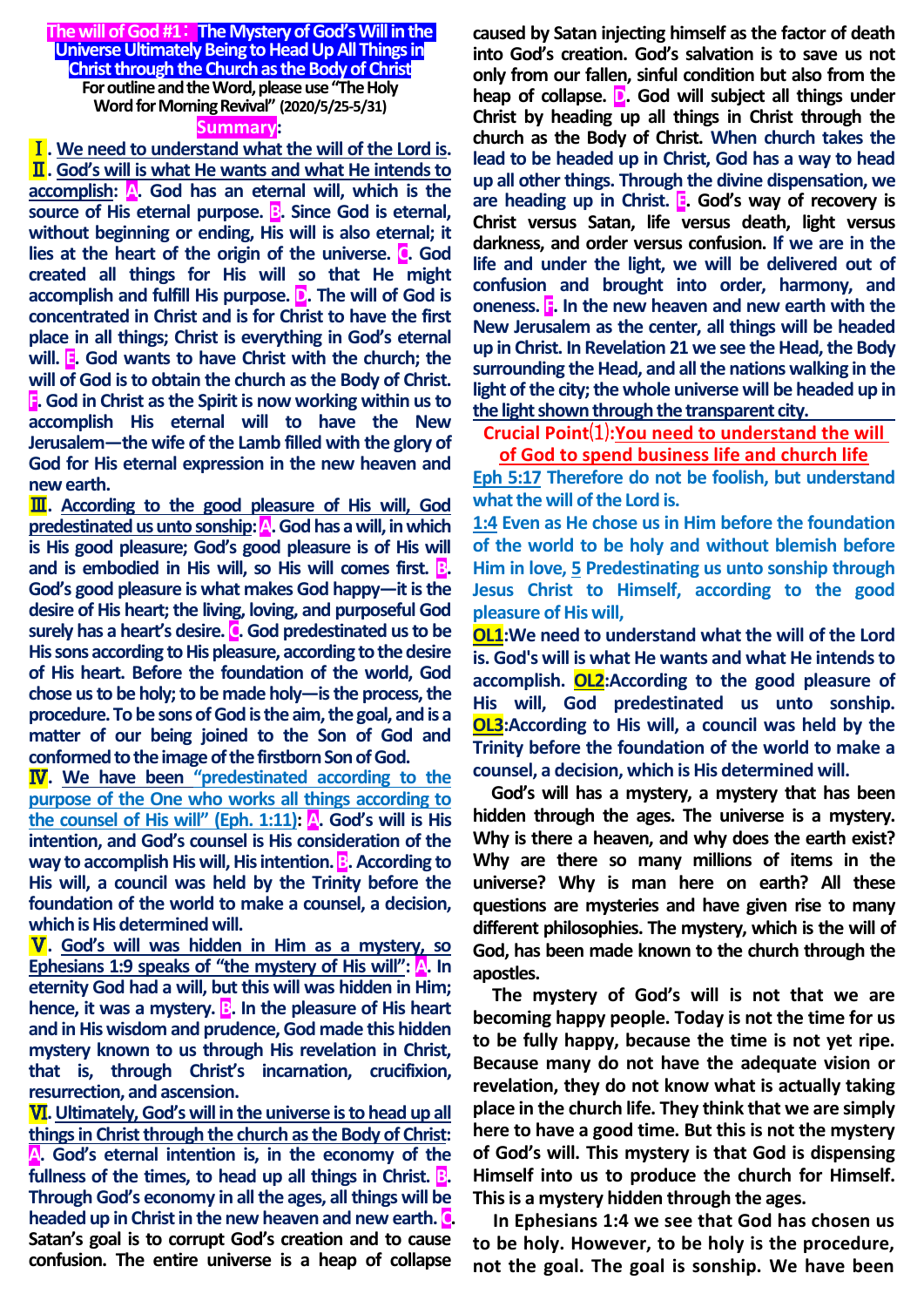**predestinated unto sonship. In other words, God has chosen us to be holy so that we might be His sons. Thus, to be holy is the process, the procedure, whereas to be sons of God is the goal.** 

**Although so many believe in the Lord Jesus, have been washed in the blood, and have been regenerated by the Spirit, they are still worldly and common, with no mark of holiness in their living. They are absolutely the same as their neighbors, friends, and relatives. Nevertheless, they talk about being the church. What a shame to God, and what a shame to the church! The church is constituted as a collective people who have been separated unto God and who are saturated with the nature of God and fully sanctified to live like sons of God.**

#### **Application to young working saints/graduate students**

**If you don't understand the will of God, you will become a foolish person. Eph. 3:9 And to enlighten all that they may see what the economy of the mystery is, which throughout the ages has been hidden in God, who created all things, There is a will of God first, and based on the deep consideration, or the counsel of the will, purpose will appear. This purpose is God's economy. God created all things for God's economy. Your being chosen and predestinated before the foundation of the world are for God's economy. Therefore, you should make God's will first, and then your life according to this will. Don't make your business life first and God's will the second. Because your life is meaningless if it is not for the will of God.** 

**"Therefore do not be foolish, but understand what the will of the Lord is" in Eph. 5:17 is spoken in the context of "the details of living" of "the living needed in the daily walk" after presenting the vision and experience concerning the church. In another words, you need to apply God's will into the details of your living. Some people, after understanding God's economy, think that they should get an easy job to avoid the complication of the life. But this idea is wrong. You need to tie the vision of God's economy with your daily living.** 

**For example, you may think that you should make your business life first and work so seriously because the requirement and competition in the company are so intense.**

**But God is not requiring you to cut corners in your business life. God's requirement for you is to put your business life in a position that it is for God's will. You need to fellowship with the Lord to clear up the misunderstanding in you concerning God's economy. "Lord, I want to put God's will first and my business life the second. And I will mean business in handling my business life. Lord, remove my misunderstanding concerning God's will and uplift my business life for Your will. Amen!"**

**Deu.11:18 Therefore you shall lay these words of mine on your heart and on your soul; and you shall** 

**bind them on your hand as a sign, and they shall be as frontlets between your eyes; 19 And you shall teach them to your children, speaking about them when you sit in your house and when you journey on the way, and when you lie down and when you rise up; 20 And you shall write them on the doorposts of your house and on your gates;** 

**v.18 FN "you shall lay these words on your heart and on your soul"**:**We need to love God by laying Christ as the word on our heart and on our soul and by binding this word to everything related to us.**

**Prayer**:**"Oh Lord Jesus, I need to understand the will of the Lord first. Because out from the counsel of will among trinity comes the purpose, God's economy and according to God's economy all things were created. Our beings are for the will. Amen" Moreover, I need to apply the will practically into the details of my living. For God's economy, to experience and enjoy Christ as the good land practically is in the real daily living. In this view, how significant is my real life and the church life.**

**Crucial Point**⑵**: Church takes a lead to open to and participate in the divine dispensing to be headed up in Christ. Eventually all things will be headed up in Christ Eph. 1:10 Unto the economy of the fullness of the times, to head up all things in Christ, the things in the heavens and the things on the earth, in Him;… 22 And He subjected all things under His feet and gave Him to be Head over all things to the church,**

**Eph. 4:15 But holding to truth in love, we may grow up into Him all thins, who is the Head, Christ.**

**1 Cor. 11:3 But I want you to know that Christ is the head of every man, and the man is the head of woman, and God is the head of Christ.**

**OL1:** Ultimately, God's will in the universe is to head up **all things in Christ through the church as the Body of Christ. OL2:God's salvation is to save us not only from our fallen, sinful condition but also from the heap of**  collapse. **OL3**: In the church life we are taking the lead to **be headed up in Christ; for this we need to grow in life.** 

**When God created the universe, everything of the universe was in oneness;…. Because of Satan's rebellion, which was followed by man's fall, this original oneness in creation was ruined so that the entire universe was brought into confusion. Satan damaged the oneness of the universe in creation by introducing death into all creation, which death severed the Creator's relationship with creation. In other words, when Satan brought death into the universe, the universe was separated from God and the oneness of the universe was lost. Thus, there is not the full harmony in the universe.**

**Yet God had an eternal plan to head up all things in Christ, that is, to make Christ the Head of all things and the Head above all things. God's way to recover**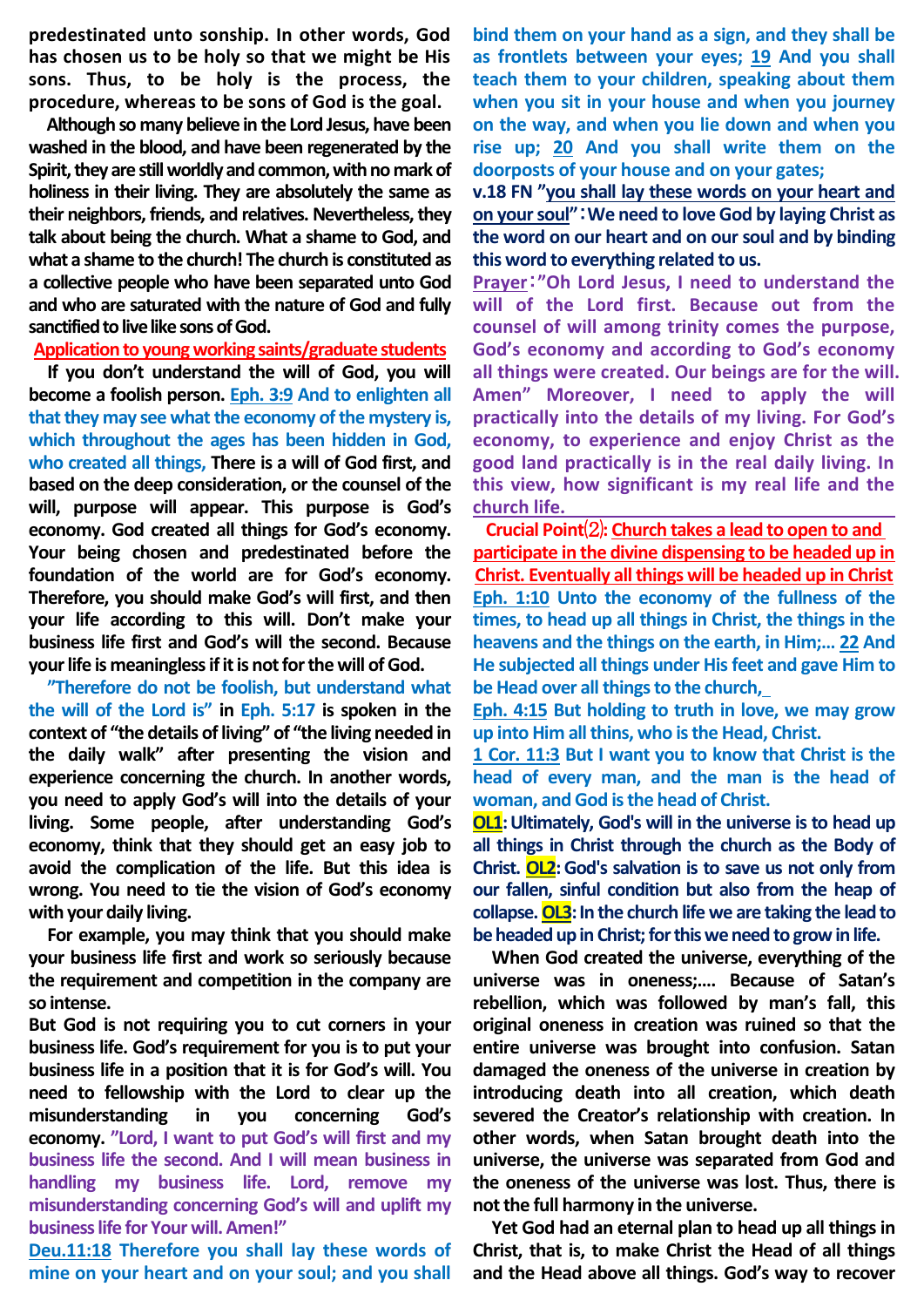**the oneness among His creation is to impart Himself in Christ into us as life. Ephesians 1:22 says that God gave Christ to be the Head over all things. This indicates that He is not merely the Head of the church but over all things. God gave Christ to be the Head over all things "to" the church. The little word "to" implies transmission. It indicates that Christ's headship is being transmitted to the church. This means that, in a sense, we can share the headship of Christ over all things. Although we are not the head, we can share the headship. ...By God's grace, we all must say, "Lord, we are here to take the lead to be headed up. Lord, head us up in Christ. We do not want to remain in the heap of collapse. We have to be rescued from the collapse by being headed up in You." After you have been brought out of the collapse, you will be above all things. Until this happens, you will not have the confidence to say that you are above the President. It is possible to be saved but still remain in the heap because you are not headed up.**

**It is important to see that the heading up in the church is a matter in life. If we try to be headed up without growing in life, we shall fall into organization. To head up all things in the church without the growth in life is simply to have an organization.**

## **Application to the new ones, young people and college students**

**In the school life, there are case such as: You planned your study schedule but you cannot accomplish the plan; A group discussed together and agreed with a good improvement plan, but they don't take an action promptly and eventually they never take an action.; You wish to get along better with your friends, but small things make you fail to get along but it make you hate them.; You are wishing to change your daily habit but you have never been successful. These show that man's living is the heap of collapse and in chaos. But praise the Lord. By dispensing life into you, the Lord can head you up in Christ from the heap of collapse to Christ the Head. As a result of Satan's rebellion and man's fall caused by Satan's deceit, man has no strength to do the good which he wills to do, but instead, he commits sins which do not will. This is our condition in which sin is reigning inside of man. Rom. 5:17 For if, by the offense of the one, death reigned through the one, much more those who receive the abundance of grace and of the gift of righteousness will reign in life through the One, Jesus Christ. 18 So then as it was through one offense unto condemnation to all men, so also it was through one righteous act unto justification of life to all men.**

**In order to be saved from the heap of collapse, first of all, you should return to the Lord and stay there. Secondly, open to the divine dispensing of life, exercise your regenerated and mingled spirit and set your mind on the spirit. Call on the name of the Lord many times,** 

### **pray-read the word and pray according to the word.**

**Prayer: "O Lord Jesus, I saw I am the heap of collapse. I not only cannot do good things but also am in collapse, in disorder and absolute chaos. But praise the Lord. You dispense life to me to uplift me and head me up who are in the heap of collapse. We the church is headed up to deal with Satan who is the cause of collapse and chaos, and to magnify God corporately in the universe. For consummation of this God's eternal economy, every day and throughout the day, I open to the divine dispensing, and seek growth ofthe life within me. Amen!**

**Crucial Point**⑶**: Receive grace like Paul, take part in the stewardship of God's grace, and preach the Gospel to those suffering from coronavirus**

**Eph. 3:2 If indeed you have heard of the stewardship of the grace of God which was given to me for you.… 9 And to enlighten all that they may see what the economy of the mystery is, which throughout the ages has been hidden in God, who created all things.**

**John. 8:12 Again therefore Jesus spoke to them, saying, I am the light of the world; he who follows Me shall by no means walk in darkness, but shall have the light of life.**

**OL1: When the church takes the lead to be headed up in Christ, God has a way to head up all other things. We are headed up through the divine dispensing**

**OL2: If we are in the life and under the light, we will be delivered out of confusion and brought into order, harmony, and oneness.**

**According to ancient custom, there was a steward in the royal family, and his ministry was called a stewardship. Hence, the stewardship is simply the service of a steward. A steward was not a mere slave, but a person intimately related to the family, one who took care of the household arrangement. Such a stewardship, such a household arrangement, was the best administration…. God's administration as a household arrangement is sweet and as a stewardship is intimate.**

**The stewardship, moreover, involves a dispensation. Dispensation here refers not to an age, but to a dispensing. For example, a mother dispenses food to her children every morning at breakfast. As the children sit down at the table, the mother dispenses nourishing food for them to eat. In such a dispensation a proper control is always exercised…. The dispensation of food is the best control. I have observed this with my own grandchildren, who obey their grandmother… because she is the one who dispenses treats to them. Because she does the dispensing.… The apostle Paul calls this a "stewardship of the grace of God"** (**Eph.3:2**)

**Satan's injection has no administration or**